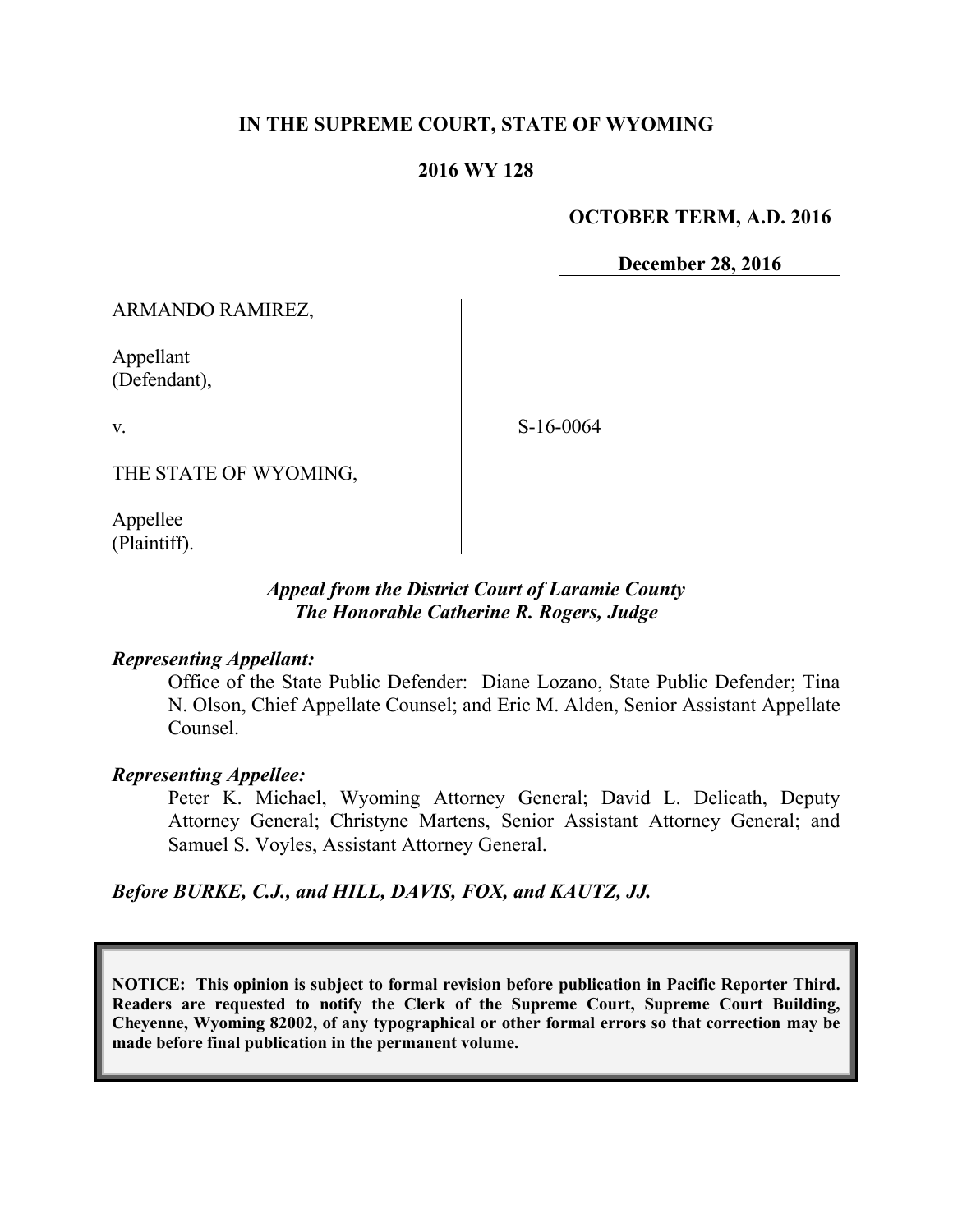**HILL,** Justice.

[¶1] Armando Ramirez entered a conditional guilty plea to a fourth offense felony DWUI charge. Ramirez claims his latest DWUI does not qualify as his fourth offense in the last ten years, because although the offense occurred within ten years of his oldest relevant prior conviction, he did not plead guilty until after ten years had passed. We will affirm.

### **ISSUE**

[¶2] We rephrase the issue as follows:

Whether the felony penalty under Wyo. Stat. Ann. § 31-5-233 requires three or more prior convictions within ten years of the conviction on the current charge?

## **FACTS**

[¶3] On July 11, 2013, Armando Ramirez drove a vehicle involved in an accident in Cheyenne. Five days later, he was charged with a felony DWUI, his fourth within 10 years according to the charging documents. Three prior convictions were listed in the criminal information: (1) A DWUI conviction dated April 6, 2005, for an offense occurring March 9, 2005; (2) a DWUI conviction dated October 24, 2005, for an offense occurring August 10, 2005; and (3) a DWUI conviction dated December 15, 2008, for an offense occurring August 30, 2008.

[¶4] After several continuances, Ramirez filed a motion to dismiss in May of 2015. He argued that a felony prosecution was improper because 10 years had passed since his conviction from April of 2005. Therefore, he could not be prosecuted for having four DUI convictions in the last ten years. Ramirez's motion was denied.

[¶5] Ramirez entered a conditional guilty plea to felony DUI, and reserved the right to challenge the denial of his motions. At sentencing on November 5, 2015, the court found Ramirez guilty of his fourth DWUI offense in a ten-year period and sentenced Ramirez to 2-4 years, suspended in favor of supervised probation. This appeal followed.

## **DISCUSSION**

[¶6] Ramirez argues on appeal that the district court erred in denying his motion to dismiss, and submits that his April 2005 conviction cannot be used as a prior offense because his present conditional guilty plea in July of 2015 did not occur within 10 years. He specifically contends that the statutory language at issue is unambiguous and that the ten-year look-back period applies from his fourth *conviction* date.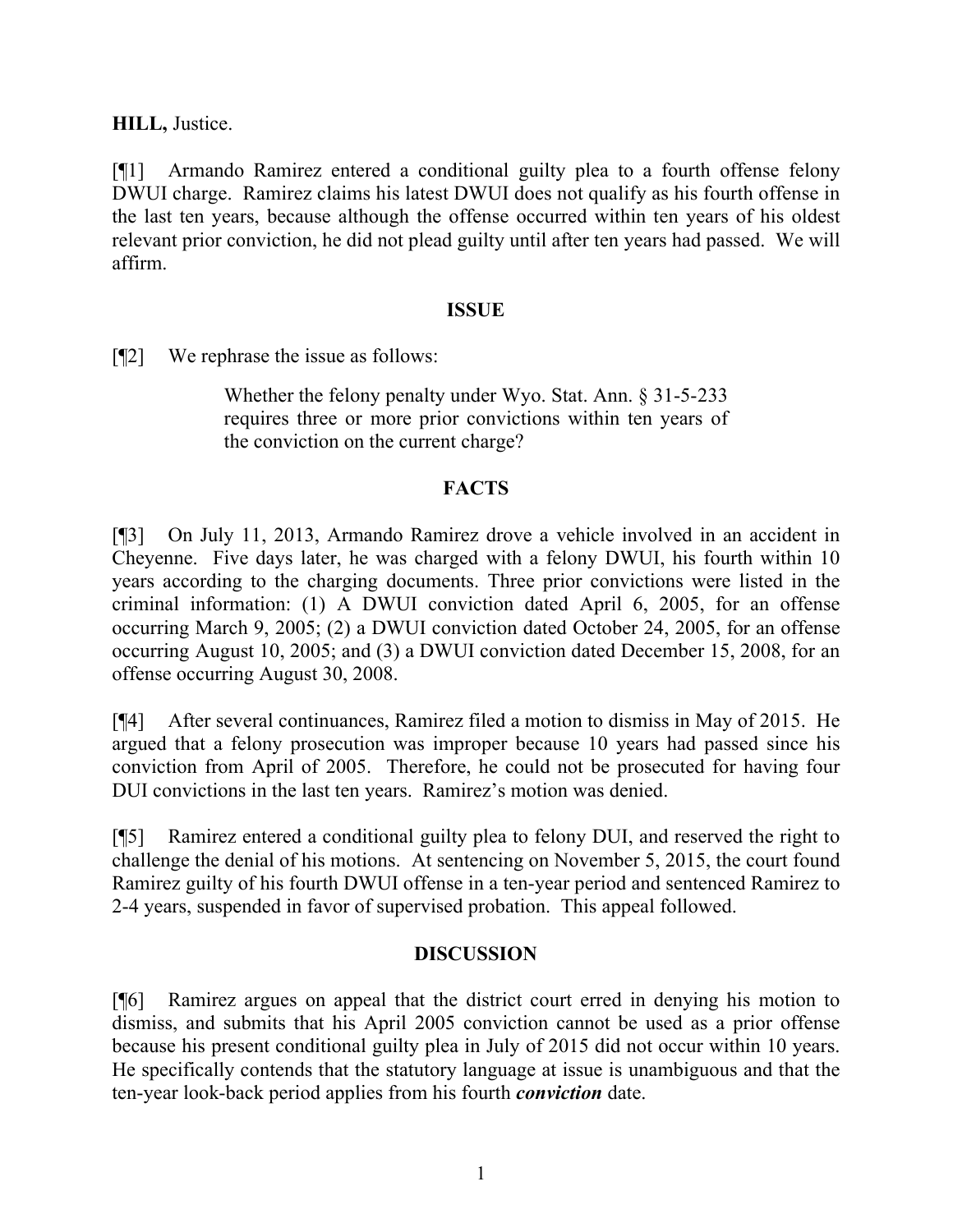[¶7] We apply a de novo standard of review to issues of statutory interpretation. *DRW v. DLP* (*In re ARW*), 2015 WY 25, ¶ 11, 343 P.3d 407, 410 (Wyo. 2015). Also regarding statutory interpretation, we have said the following:

> The plain, ordinary, and usual meaning of words used in a statute controls in the absence of clear statutory provisions to the contrary. *Id*. Where there is plain, unambiguous language used in a statute there is no room for construction, and a court may not look for and impose another meaning. [*Crain v. State*, 2009 WY 128, ¶ 8, 218 P.3d 934, 938 (Wyo. 2009).] Where legislative intent is discernible a court should give effect to the "most likely, most reasonable, interpretation of the statute, given its design and purpose." *Rodriguez v. Casey*, 2002 WY 111, ¶ 20, 50 P.3d 323, 329 (Wyo. 2002).

> We have said that we will not add language or choose other words to change the meaning of a statute. *Stutzman v. Office of Wyoming State Eng'r*, 2006 WY 30, ¶¶ 14-16, 130 P.3d 470, 475 (Wyo. 2006). On the other hand, "it is one of the surest indexes of a mature and developed jurisprudence . . . to remember that the statutes always have some purpose or object to accomplish, whose sympathetic and imaginative discovery is the surest guide to their meaning." *Cabell v. Markham*, 148 F.2d 737, 739 (2d Cir. 1945), *judgment aff'd*, 326 U.S. 404, 66 S.Ct 193, 90 L.Ed. 165 (1945); 2A Norman J. Singer and J.D. Shambie Singer, *Sutherland on Statutory Construction* § 45:9 (7th ed. 2014). This Court will not interpret a statute in a way which renders any portion of it meaningless or in a manner producing absurd results. *Stutzman*, ¶ 16, 130 P.3d at 475.

*Adekale v. State*, 2015 WY 30, ¶¶ 12-13, 344 P.3d 761, 765-766 (Wyo. 2015).

[¶8] The statute at issue here is Wyo. Stat. Ann. § 31-5-233(e), which explains the penalties for driving under the influence. In 2010, the legislature amended the statute to its current state, and it reads as follows:

> On a fourth offense resulting in a conviction or subsequent conviction within ten (10) years for a violation of this section or other law prohibiting driving while under the influence, [the defendant] shall be guilty of a felony and fined not more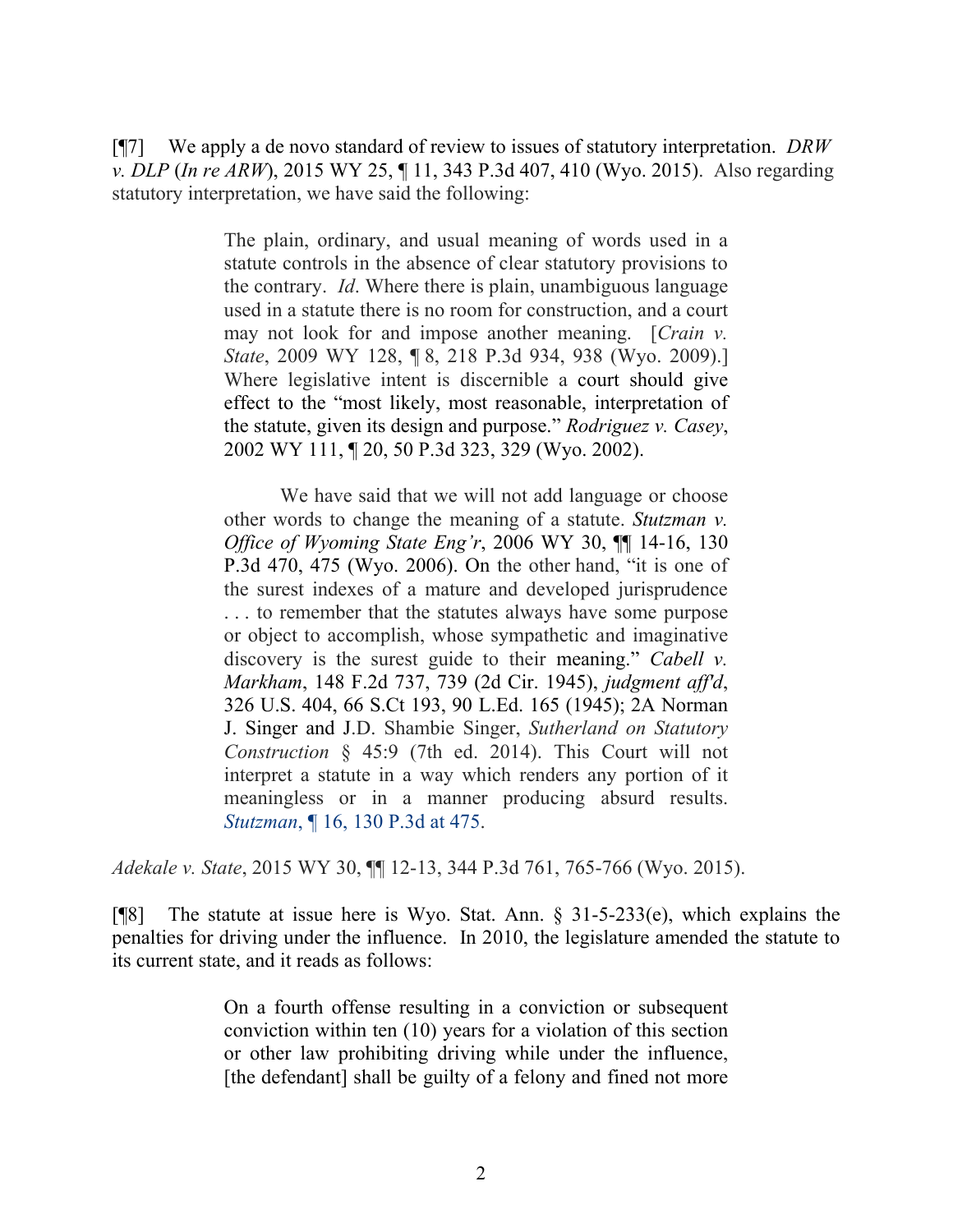than ten thousand dollars (\$10,000.00), punished by imprisonment for not more than seven (7) years, or both.

Wyo. Stat. Ann. § 31-5-233(e) (LexisNexis 2015).

[ $[$ 9] Prior to 2010, § 31-5-233(e) read this way:

On a fourth or subsequent conviction within five (5) years for a violation of this section or other law prohibiting driving while under the influence, [the defendant] shall be guilty of a felony and fined not more than ten thousand dollars (\$10,000), punished by imprisonment for not more than two (2) years, or both.

Wyo. Stat. Ann. § 31-5-233(e) (LexisNexis 2009).

[¶10] The amendment made two changes in the statutory language: first, the look-back period was increased from five to ten years; and second, the statute now includes the language "offense resulting in a conviction" to modify the noun "offense." Ramirez questions whether the ten-year look-back period for a fourth DWUI offense in our statutory scheme looks back from the date of the fourth criminal *act* or from the fourth DWUI *conviction.*

[¶11] *Seteren v. State*, 2007 WY 144*,* 167 P.3d 20 (Wyo. 2007) predates the 2010 amendment. There, the issue was similar to the issue in this case – "Whether the district court erred when it sentenced [Seteren] for a fourth DUI conviction when he was sentenced on June 15, 2006 and one of the convictions used for enhancement occurred on May 24, 2001." *Seteren,* ¶ 2, 167 P.3d at 21. In our analysis of the pre-2010 § 31-5- 233(e), we deemed the statute unambiguous, and thus did not engage in any statutory construction. *Id.* at ¶ 8, 167 P.3d 22. However, we said the following:

> The language of the statute is clear and unambiguous, but the Legislature may wish to consider altering the focus of the statute. The purpose of the statute seems plain: Persons who drive under the influence four or more times in a fiveyear period are guilty of a felony, if each of those episodes results in a conviction. As the statute is written, the focus is not so much on the conduct as it is on the conviction for the conduct. As written, the statute requires the prosecutor to be attentive to whether or not the fourth conviction is achieved within five years; whereas if the language were more precise, the crime would be complete once a fourth conviction was achieved, so long as all four incidents of conduct occurred